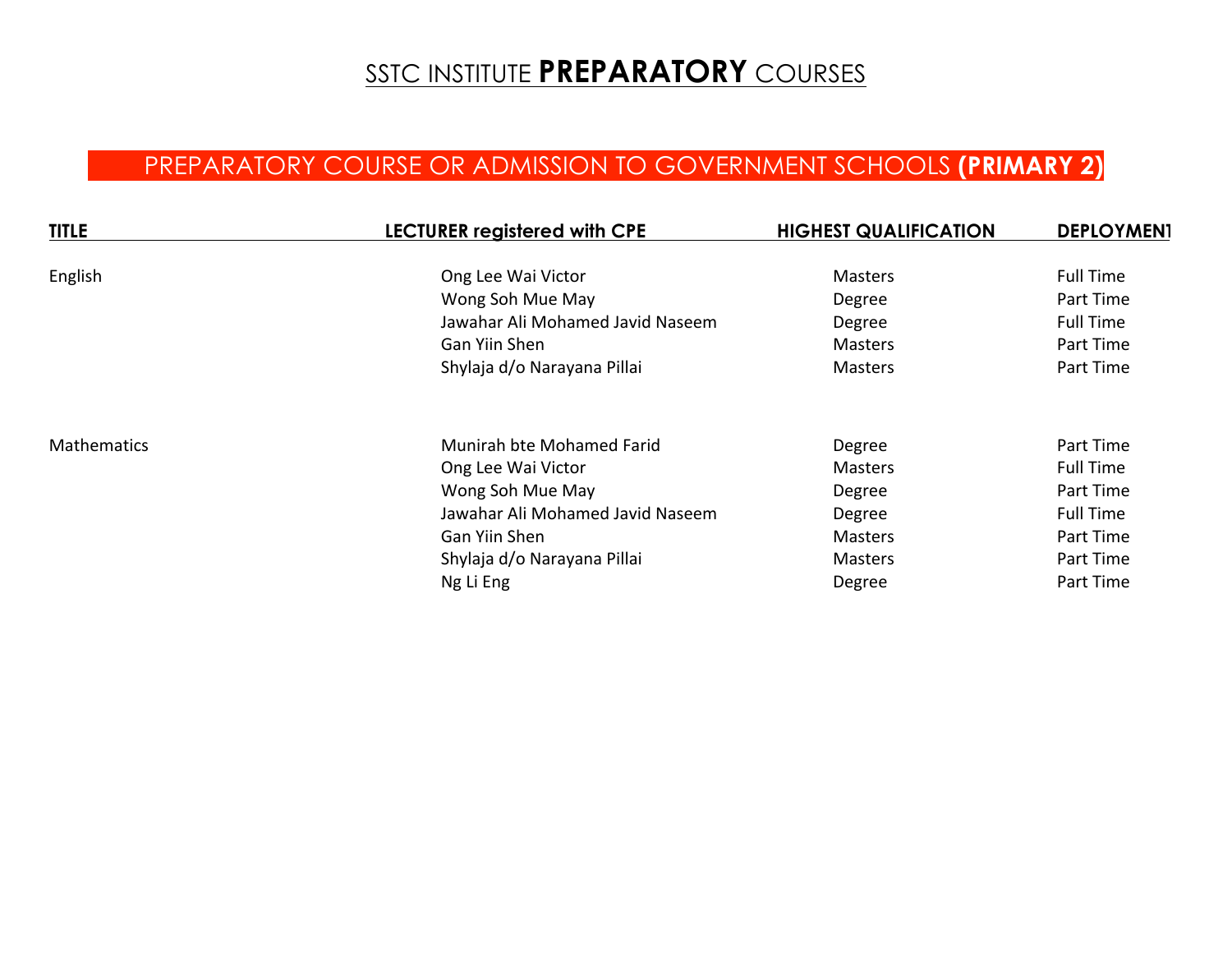# PREPARATORY COURSE OR ADMISSION TO GOVERNMENT SCHOOLS **(PRIMARY 3)**

| <b>TITLE</b>       | <b>LECTURER registered with CPE</b> | <b>HIGHEST QUALIFICATION</b> | <b>DEPLOYMEN1</b> |
|--------------------|-------------------------------------|------------------------------|-------------------|
| English            | Ong Lee Wai Victor                  | <b>Masters</b>               | <b>Full Time</b>  |
|                    | Wong Soh Mue May                    | Degree                       | Part Time         |
|                    | Jawahar Ali Mohamed Javid Naseem    | Degree                       | <b>Full Time</b>  |
|                    | Gan Yiin Shen                       | <b>Masters</b>               | Part Time         |
|                    | Shylaja d/o Narayana Pillai         | Masters                      | Part Time         |
| <b>Mathematics</b> | Munirah bte Mohamed Farid           | Degree                       | Part Time         |
|                    | Ong Lee Wai Victor                  | <b>Masters</b>               | <b>Full Time</b>  |
|                    | Wong Soh Mue May                    | Degree                       | Part Time         |
|                    | Jawahar Ali Mohamed Javid Naseem    | Degree                       | <b>Full Time</b>  |
|                    | Gan Yiin Shen                       | <b>Masters</b>               | Part Time         |
|                    | Shylaja d/o Narayana Pillai         | Masters                      | Part Time         |
|                    | Ng Li Eng                           | Degree                       | Part Time         |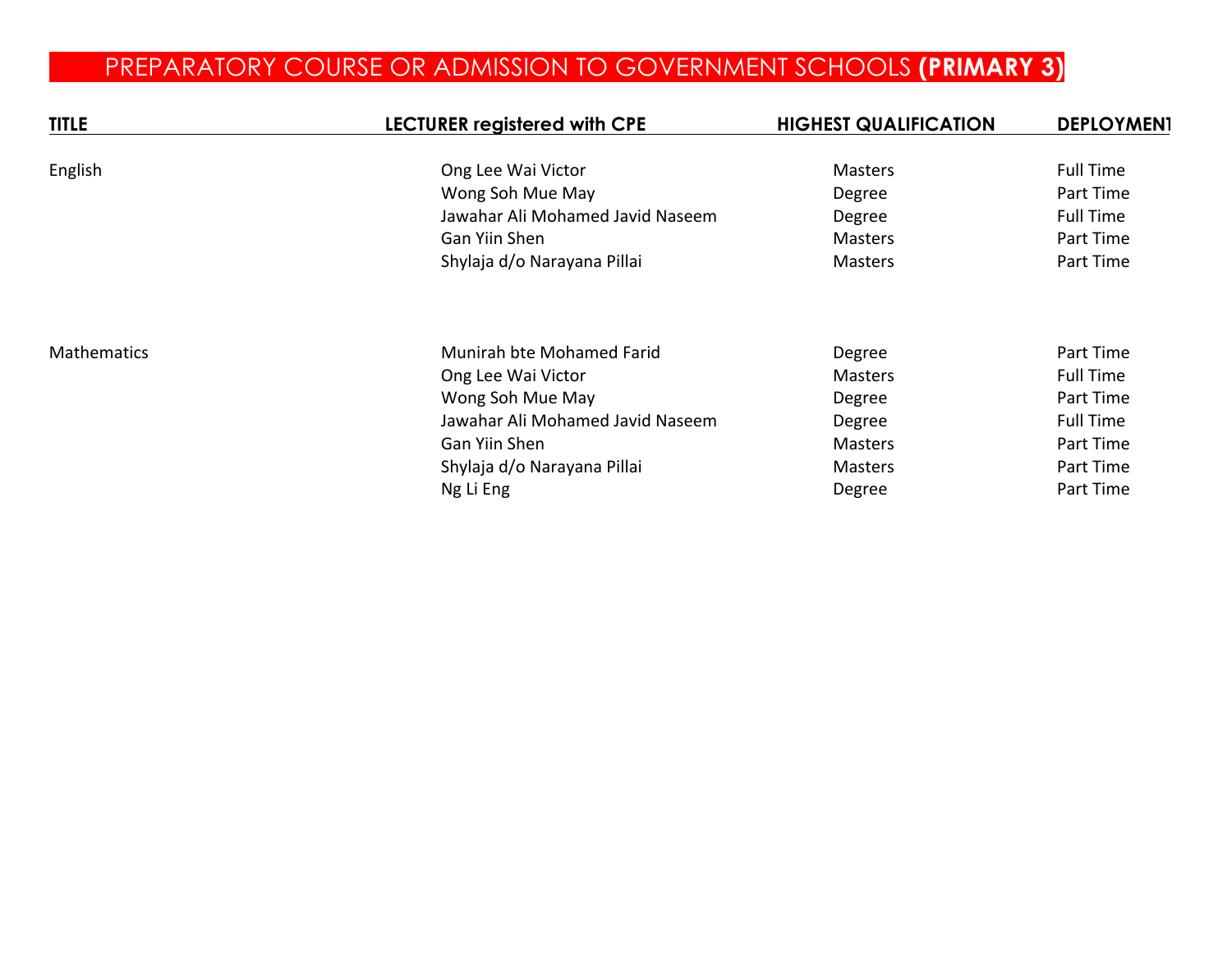| PREPARATORY COURSE FOR ADMISSION TO GOVERNMENT SCHOOLS (PRIMARY 4) |                                     |                              |                   |
|--------------------------------------------------------------------|-------------------------------------|------------------------------|-------------------|
| <b>UNIT TITLE</b>                                                  | <b>LECTURER registered with CPE</b> | <b>HIGHEST QUALIFICATION</b> | <b>DEPLOYMEN1</b> |
| English                                                            | Ong Lee Wai Victor                  | Masters                      | <b>Full Time</b>  |
|                                                                    | Wong Soh Mue May                    | Degree                       | Part Time         |
|                                                                    | Kojak Edwards                       | Degree                       | <b>Full Time</b>  |
|                                                                    | Jawahar Ali Mohamed Javid Naseem    | Degree                       | <b>Full Time</b>  |
|                                                                    | Gan Yiin Shen                       | <b>Masters</b>               | Part Time         |
|                                                                    | Shylaja d/o Narayana Pillai         | Masters                      | Part Time         |
|                                                                    |                                     |                              |                   |
| <b>Mathematics</b>                                                 | Munirah bte Mohamed Farid           | Degree                       | Part Time         |
|                                                                    | Muhammad Iqbal s/o Abdul Kareem     | Degree                       | <b>Full Time</b>  |
|                                                                    | Ong Lee Wai Victor                  | <b>Masters</b>               | <b>Full Time</b>  |
|                                                                    | Wong Soh Mue May                    | Degree                       | Part Time         |
|                                                                    | Leong Chee Kee                      | <b>Masters</b>               | Part Time         |
|                                                                    | Jawahar Ali Mohamed Javid Naseem    | Degree                       | <b>Full Time</b>  |
|                                                                    | Gan Yiin Shen                       | <b>Masters</b>               | Part Time         |
|                                                                    | Shylaja d/o Narayana Pillai         | <b>Masters</b>               | Part Time         |
|                                                                    | Ng Li Eng                           | Degree                       | Part Time         |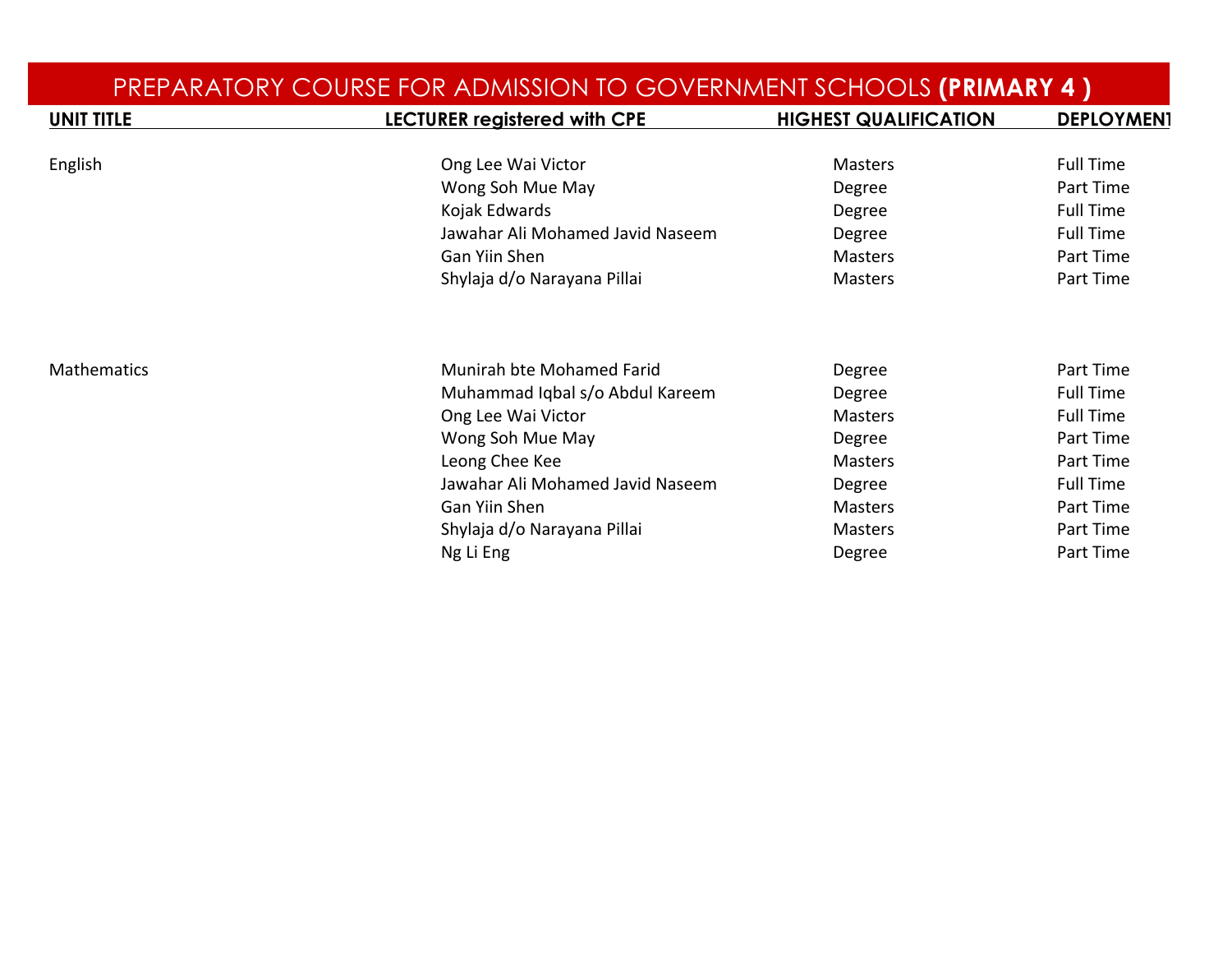# PREPARATORY COURSE FOR ADMISSION TO GOVERNMENT SCHOOLS (PRIMARY 5)

| <b>TITLE</b>       | <b>LECTURER registered with CPE</b> | <b>HIGHEST QUALIFICATION</b> | <b>DEPLOYMEN1</b> |
|--------------------|-------------------------------------|------------------------------|-------------------|
| English            | Ong Lee Wai Victor                  | <b>Masters</b>               | <b>Full Time</b>  |
|                    | Wong Soh Mue May                    | Degree                       | Part Time         |
|                    | Kojak Edwards                       | Degree                       | <b>Full Time</b>  |
|                    | Jawahar Ali Mohamed Javid Naseem    | Degree                       | <b>Full Time</b>  |
|                    | Gan Yiin Shen                       | <b>Masters</b>               | Part Time         |
|                    | Shylaja d/o Narayana Pillai         | <b>Masters</b>               | Part Time         |
|                    |                                     |                              |                   |
| <b>Mathematics</b> | Munirah bte Mohamed Farid           | Degree                       | Part Time         |
|                    | Muhammad Iqbal s/o Abdul Kareem     | Degree                       | <b>Full Time</b>  |
|                    | Ong Lee Wai Victor                  | <b>Masters</b>               | <b>Full Time</b>  |
|                    | Wong Soh Mue May                    | Degree                       | Part Time         |
|                    | Leong Chee Kee                      | Masters                      | Part Time         |
|                    | Jawahar Ali Mohamed Javid Naseem    | Degree                       | <b>Full Time</b>  |
|                    | Gan Yiin Shen                       | <b>Masters</b>               | Part Time         |
|                    | Shylaja d/o Narayana Pillai         | <b>Masters</b>               | Part Time         |
|                    | Ng Li Eng                           | Degree                       | Part Time         |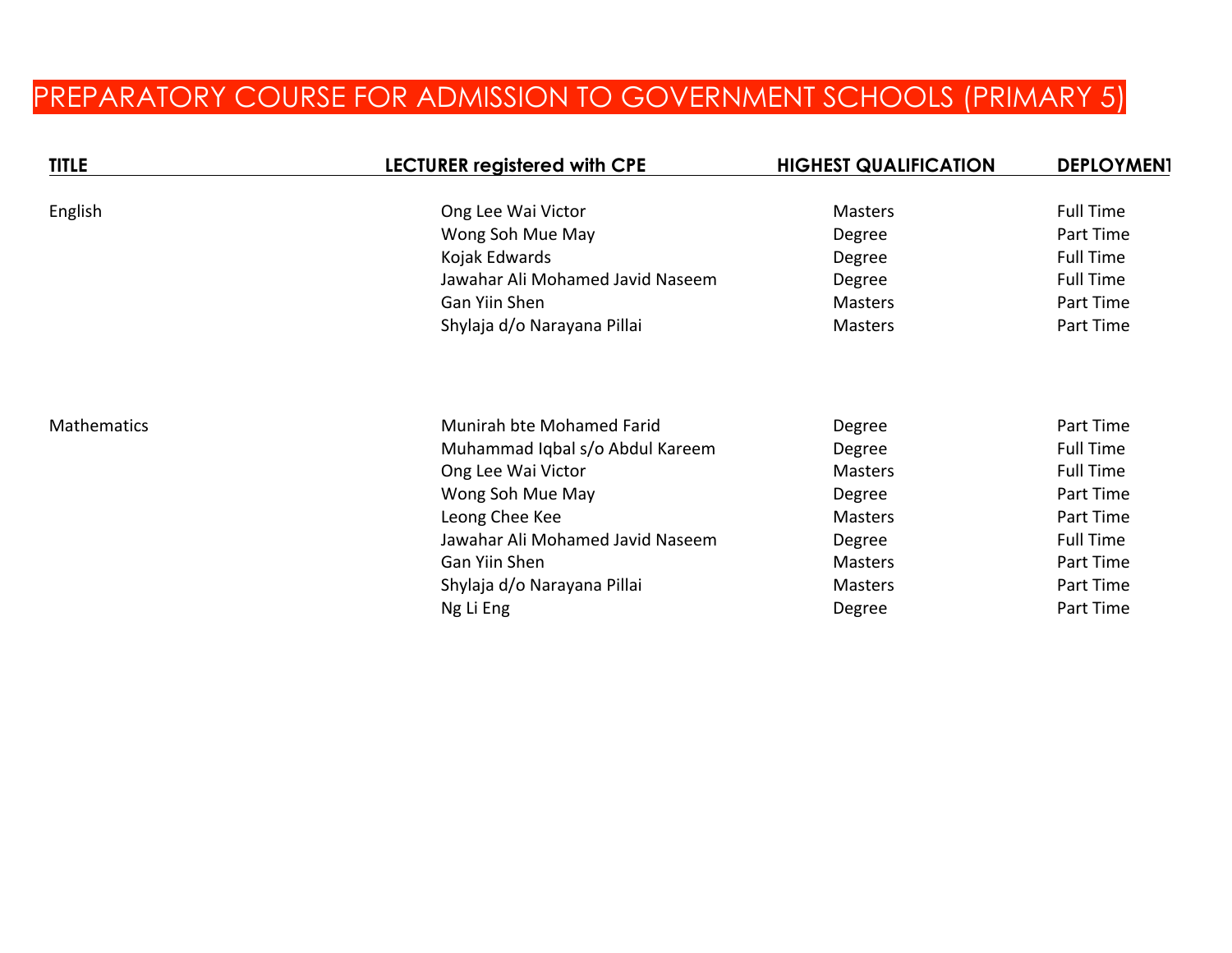|                    | PREPARATORY COURSE FOR ADMISSION TO GOVERNMENT SCHOOLS (SECONDARY 1) |                              |                   |
|--------------------|----------------------------------------------------------------------|------------------------------|-------------------|
| <b>UNIT TITLE</b>  | LECTURER registered with CPE                                         | <b>HIGHEST QUALIFICATION</b> | <b>DEPLOYMEN1</b> |
|                    |                                                                      |                              |                   |
| English            | Kwa Chiew Hui                                                        | Degree                       | Part Time         |
|                    | Wong Soh Mue May                                                     | Degree                       | Part Time         |
|                    | Ong Lee Wai Victor                                                   | <b>Masters</b>               | <b>Full Time</b>  |
|                    | Kojak Edwards                                                        | Degree                       | <b>Full Time</b>  |
|                    | Ong Lee Wai Victor                                                   | <b>Masters</b>               | <b>Full Time</b>  |
|                    | Jawahar Ali Mohamed Javid Naseem                                     | Degree                       | <b>Full Time</b>  |
|                    | <b>Gan Yiin Shen</b>                                                 | Masters                      | Part Tim          |
| <b>Mathematics</b> | Kwa Chiew Hui                                                        | Degree                       | Part Time         |
|                    | <b>Munirah binte Mohamed Farid</b>                                   | Degree                       | Part Time         |
|                    | Muhammad Iqbal s/o Abdul Kareem                                      | Degree                       | <b>Full Time</b>  |
|                    | Ong Lee Wai Victor                                                   | <b>Masters</b>               | <b>Full Time</b>  |
|                    | Wong Soh Mue May                                                     | Degree                       | Part Time         |
|                    | Leong Chee Kee                                                       | <b>Masters</b>               | Part Time         |
|                    | Ng Li Eng                                                            | Degree                       | Part Time         |
|                    | Jawahar Ali Mohamed Javid Naseem                                     | Degree                       | <b>Full Time</b>  |
|                    | <b>Gan Yiin Shen</b>                                                 | <b>Masters</b>               | Part Time         |
|                    | Shylaja d/o Narayana Pillai                                          | <b>Masters</b>               | Part Time         |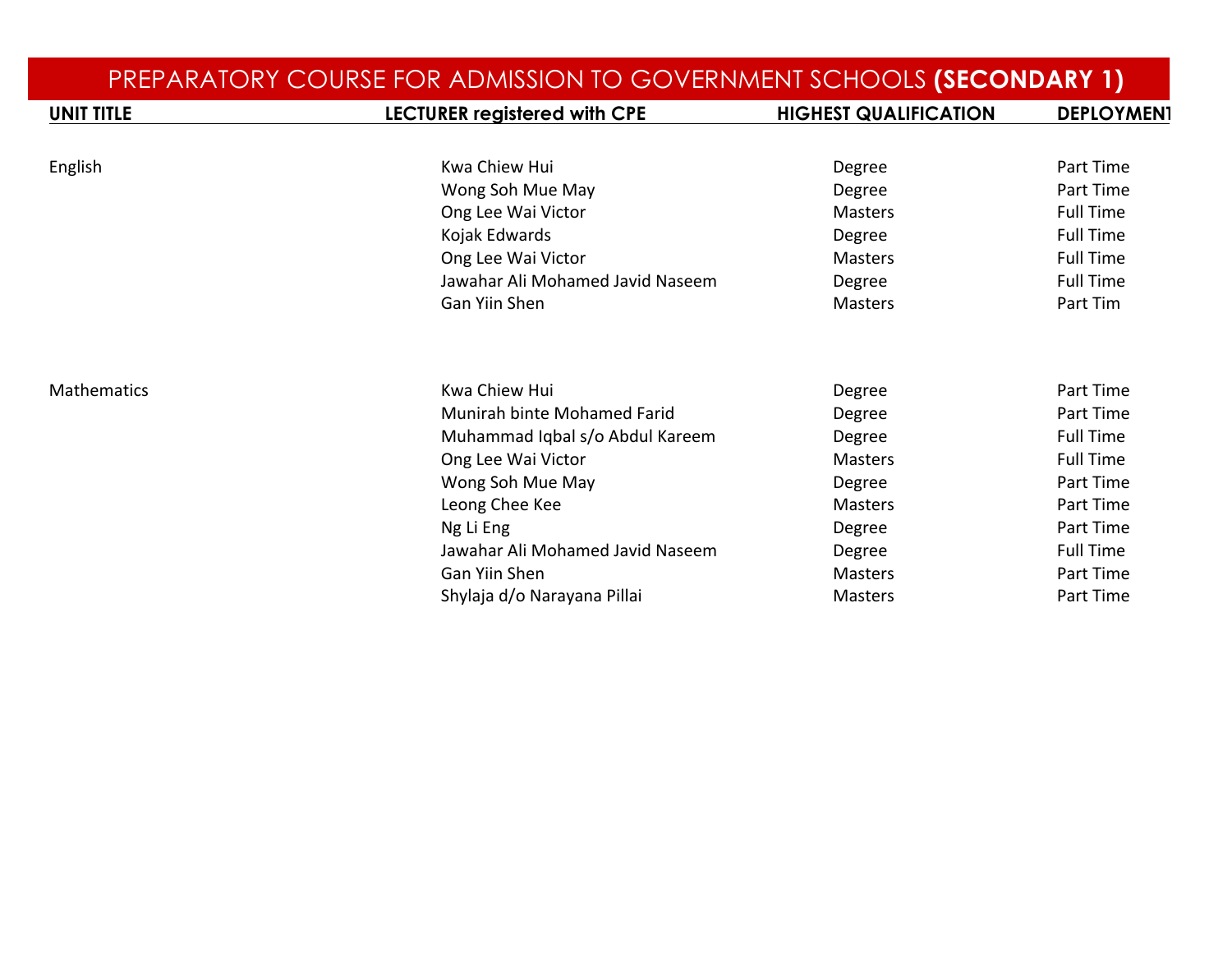### PREPARATORY COURSE FOR ADMISSION TO GOVERNMENT SCHOOLS **(SECONDARY 2)**

| <b>UNIT TITLE</b>  | <b>LECTURER registered with CPE</b> | <b>HIGHEST QUALIFICATION</b> | <b>DEPLOYMEN1</b> |
|--------------------|-------------------------------------|------------------------------|-------------------|
| English            | Kwa Chiew Hui                       | Degree                       | Part Time         |
|                    | Ong Lee Wai Victor                  | <b>Masters</b>               | <b>Full Time</b>  |
|                    | Wong Soh Mue May                    | Degree                       | Part Time         |
|                    | Kojak Edwards                       | Degree                       | <b>Full Time</b>  |
|                    | Jawahar Ali Mohamed Javid Naseem    | Degree                       | <b>Full Time</b>  |
|                    | Gan Yiin Shen                       | Masters                      | Part Time         |
| <b>Mathematics</b> | Kwa Chiew Hui                       | Degree                       | Part Time         |
|                    | Munirah binte Mohamed Farid         | Degree                       | Part Time         |
|                    | Muhammad Iqbal s/o Abdul Kareem     | Degree                       | <b>Full Time</b>  |
|                    | Ong Lee Wai Victor                  | Masters                      | <b>Full Time</b>  |
|                    | Wong Soh Mue May                    | Degree                       | Part Time         |
|                    | Leong Chee Kee                      | Masters                      | Part Time         |
|                    | Ng Li Eng                           | Degree                       | Part Time         |
|                    | Jawahar Ali Mohamed Javid Naseem    | Degree                       | <b>Full Time</b>  |
|                    | Gan Yiin Shen                       | Masters                      | Part Time         |
|                    | Shylaja d/o Narayana Pillai         | Masters                      | Part Time         |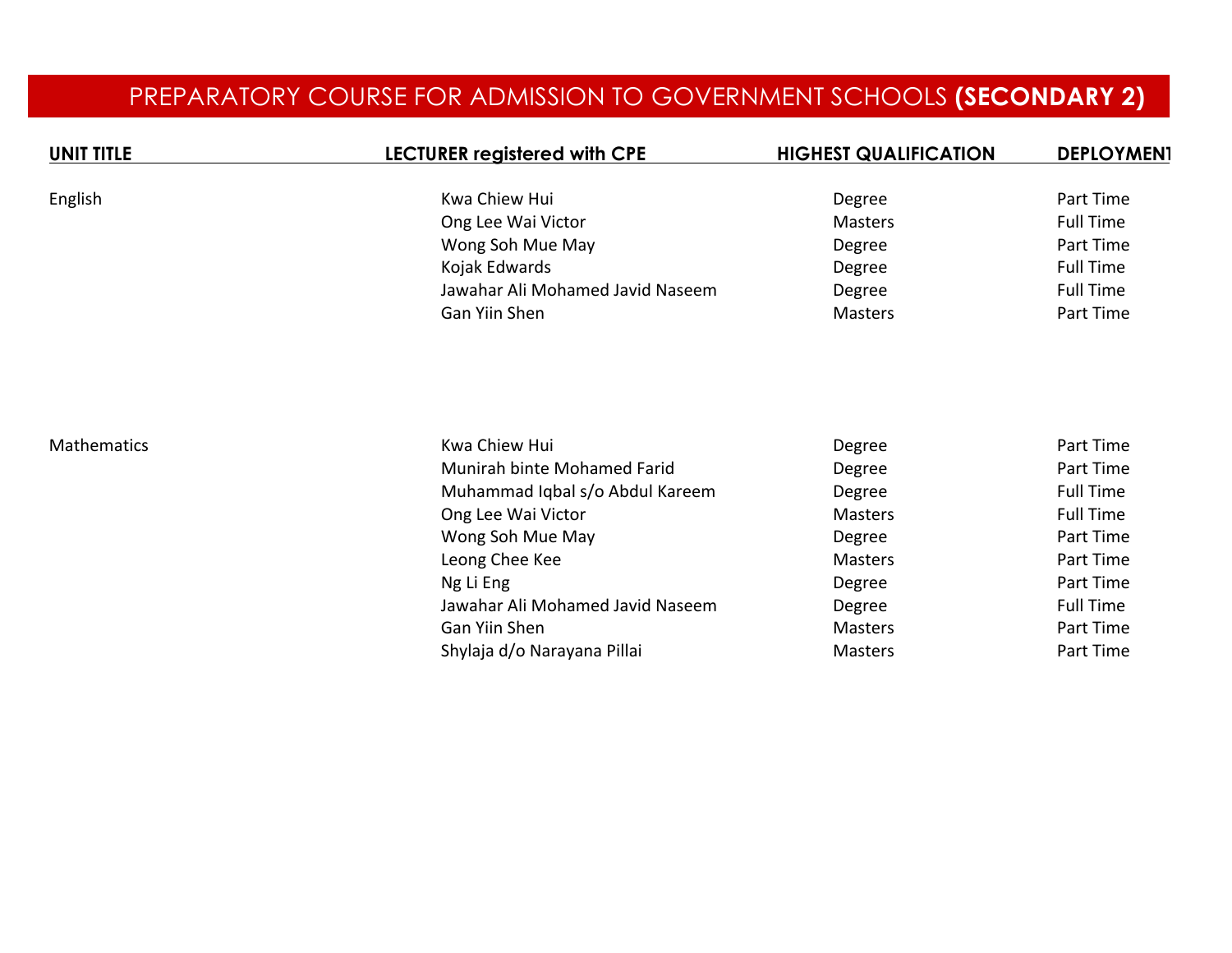| PREPARATORY COURSE FOR ADMISSION TO GOVERNMENT SCHOOLS (SECONDARY 3) |                                                                                                              |                                              |                                                                |
|----------------------------------------------------------------------|--------------------------------------------------------------------------------------------------------------|----------------------------------------------|----------------------------------------------------------------|
| <b>UNIT TITLE</b>                                                    | <b>LECTURER registered with CPE</b>                                                                          | <b>HIGHEST QUALIFICATION</b>                 | <b>DEPLOYMEN1</b>                                              |
|                                                                      |                                                                                                              |                                              |                                                                |
| English                                                              | Kwa Chiew Hui                                                                                                | Degree                                       | Part Time                                                      |
|                                                                      | Ong Lee Wai Victor                                                                                           | <b>Masters</b>                               | <b>Full Time</b>                                               |
|                                                                      | Wong Soh Mue May                                                                                             | Degree                                       | Part Time                                                      |
|                                                                      | Kojak Edwards                                                                                                | Degree                                       | <b>Full Time</b>                                               |
|                                                                      | Jawahar Ali Mohamed Javid Naseem                                                                             | Degree                                       | <b>Full Time</b>                                               |
|                                                                      | Gan Yiin Shen                                                                                                | <b>Masters</b>                               | Part Time                                                      |
| <b>Mathematics</b>                                                   | Kwa Chiew Hui<br><b>Munirah Binte Mohamed Farid</b><br>Muhammad Iqbal s/o Abdul Kareem<br>Ong Lee Wai Victor | Degree<br>Degree<br>Degree<br><b>Masters</b> | Part Time<br>Part Time<br><b>Full Time</b><br><b>Full Time</b> |
|                                                                      | Wong Soh Mue May                                                                                             | Degree                                       | Part Time                                                      |
|                                                                      | Leong Chee Kee                                                                                               | <b>Masters</b>                               | Part Time                                                      |
|                                                                      | Ng Li Eng                                                                                                    | Degree                                       | Part Time                                                      |
|                                                                      | Jawahar Ali Mohamed Javid Naseem                                                                             | Degree                                       | <b>Full Time</b>                                               |
|                                                                      | Gan Yiin Shen                                                                                                | <b>Masters</b>                               | Part Time                                                      |
|                                                                      | Shylaja d/o Narayana Pillai                                                                                  | <b>Masters</b>                               | Part Time                                                      |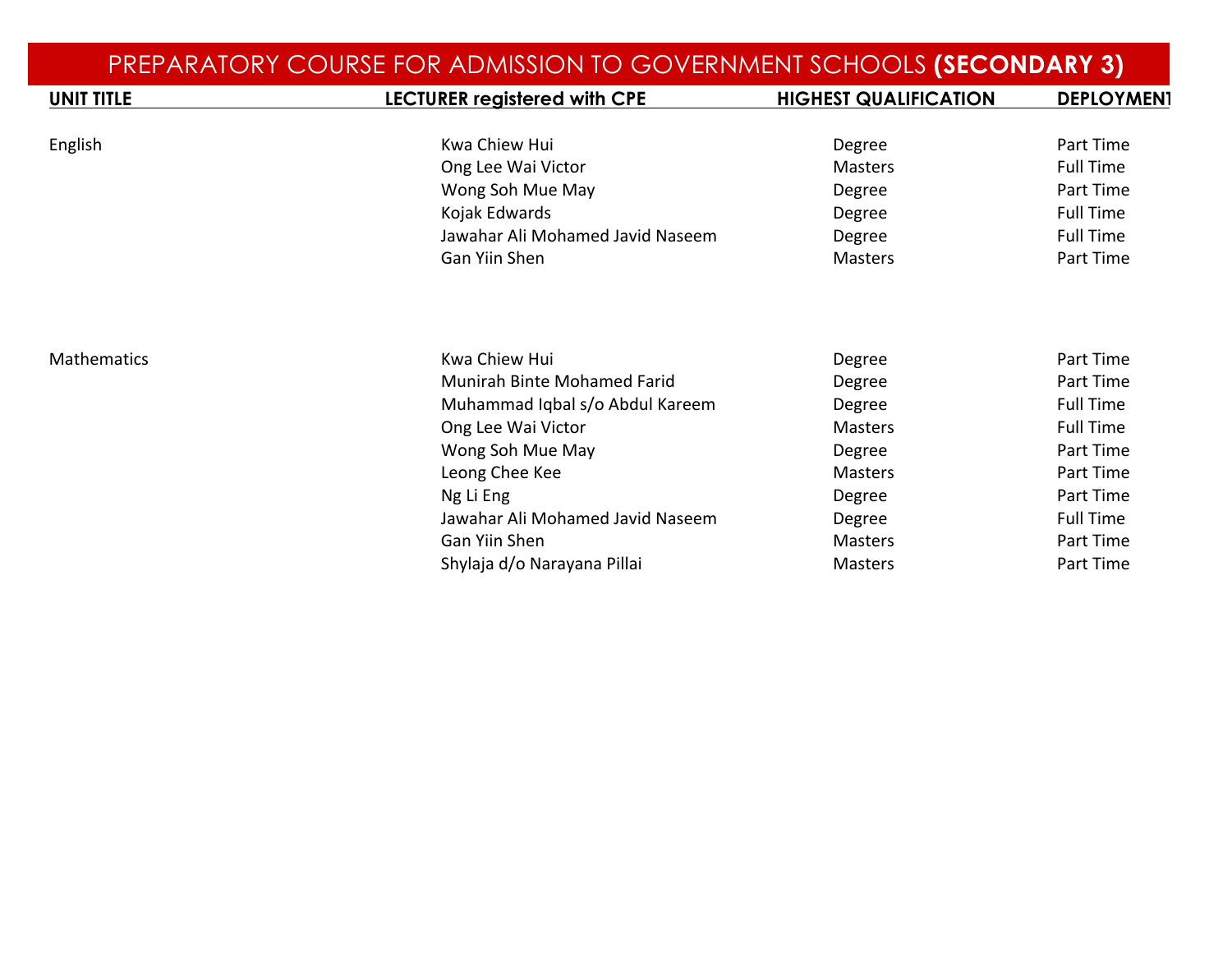|                               | UKUINAKI LEVELJ                     |                              |                   |
|-------------------------------|-------------------------------------|------------------------------|-------------------|
| <b>UNIT TITLE</b>             | <b>LECTURER registered with CPE</b> | <b>HIGHEST QUALIFICATION</b> | <b>DEPLOYMEN1</b> |
|                               |                                     |                              |                   |
| <b>Additional Mathematics</b> | Munirah Binte Mohamed Farid         | Degree                       | Part Time         |
|                               | Muhammad Iqbal s/o Abdul Kareem     | Degree                       | <b>Full Time</b>  |
|                               | Wong Soh Mue May                    | Degree                       | Part Time         |
|                               | Leong Chee Kee                      | Masters                      | Part Time         |
|                               | Ng Kok Lim                          | <b>Masters</b>               | Part Time         |
|                               | Ng Li Eng                           | Degree                       | Part Time         |
|                               | Gan Yiin Shen                       | Masters                      | Part Time         |
| Mathematics                   | Kwa Chiew Hui                       | Degree                       | Part Time         |
|                               | Munirah Binte Mohamed Farid         | Degree                       | Part Time         |
|                               | Muhammad Iqbal s/o Abdul Kareem     | Degree                       | <b>Full Time</b>  |
|                               | Ong Lee Wai Victor                  | <b>Masters</b>               | <b>Full Time</b>  |
|                               | Wong Soh Mue May                    | Degree                       | Part Time         |
|                               | Leong Chee Kee                      | <b>Masters</b>               | Part Time         |
|                               | Ng Kok Lim                          | <b>Masters</b>               | Part Time         |
|                               | Ng Li Eng                           | Degree                       | Part Time         |
|                               | Jawahar Ali Mohamed Javid Naseem    | Degree                       | <b>Full Time</b>  |
|                               | Gan Yiin Shen                       | <b>Masters</b>               | Part Time         |
|                               | Shylaja d/o Narayana Pillai         | <b>Masters</b>               | Part Time         |
| English Language              | Kwa Chiew Hui                       | Degree                       | Part Time         |
|                               | Muhamad Ibrahim Bin Abdul Kadir     | Degree                       | <b>Full Time</b>  |
|                               | Ong Lee Wai Victor                  | <b>Masters</b>               | <b>Full Time</b>  |
|                               | Kojak Edwards                       | Degree                       | <b>Full Time</b>  |
|                               | Wong Soh Mue May                    | Degree                       | Part Time         |
| Chemistry                     | Munirah Binte Mohamed Farid         | Degree                       | Part Time         |
|                               | Cao Shishu                          | PhD                          | Part Time         |
|                               | Ng Kok Lim                          | <b>Masters</b>               | Part Time         |
|                               | Jawahar Ali Mohamed Javid Naseem    | Degree                       | <b>Full Time</b>  |
|                               | Shylaja d/o Narayana Pillai         | <b>Masters</b>               | Part Time         |
|                               |                                     |                              |                   |

#### PREPARATORY COURSE FOR SINGAPORE-CAMBRIDGE GENERAL CERTIFICATE OF EDUCATION (**ORDINARY LEVEL**)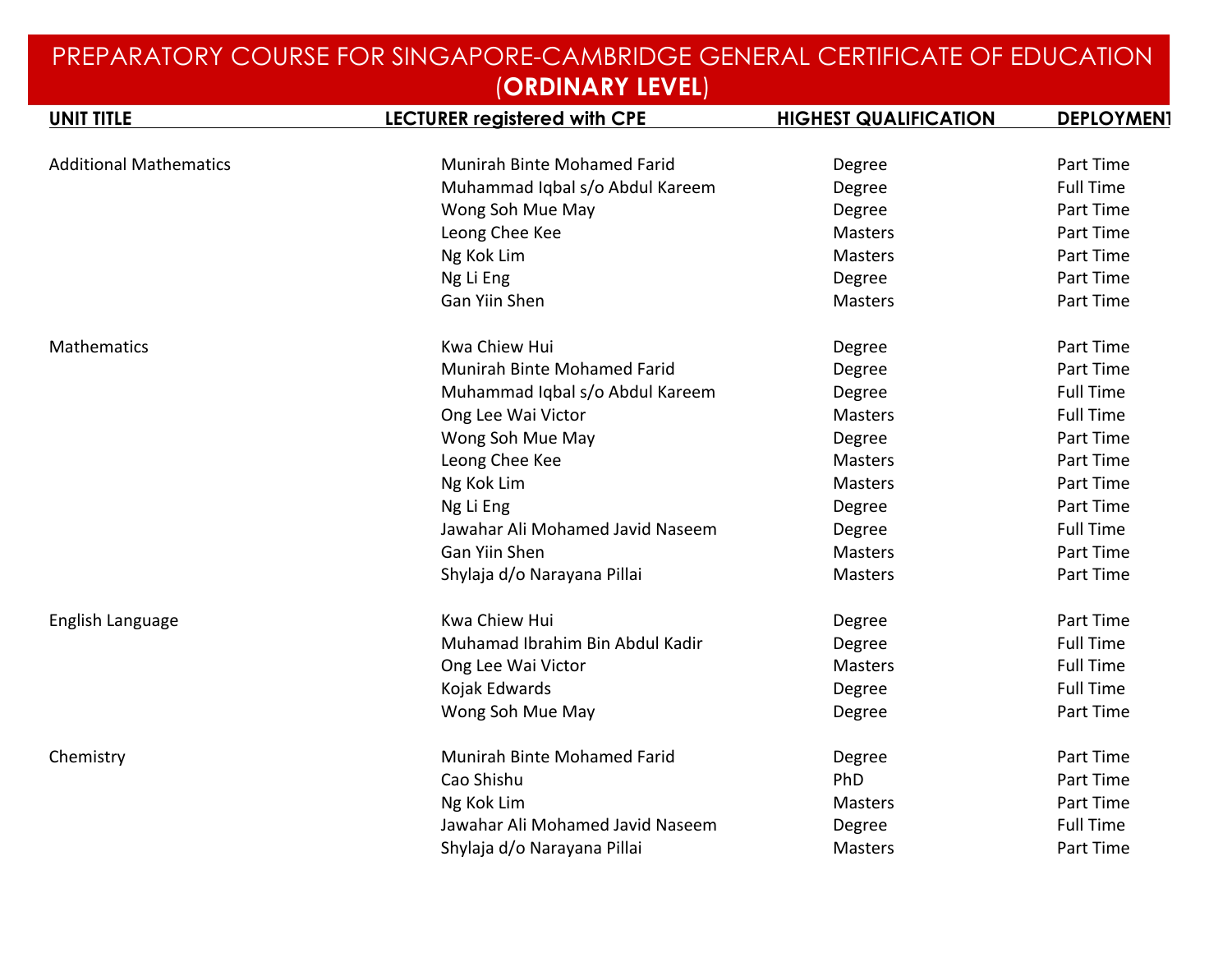| <b>Physics</b>                | Munirah Binte Mohamed Farid      | Degree         | Part Time        |
|-------------------------------|----------------------------------|----------------|------------------|
|                               | Muhammad Iqbal s/o Abdul Kareem  | Degree         | <b>Full Time</b> |
|                               | Leong Chee Kee                   | <b>Masters</b> | Part Time        |
|                               | Chew Kok Mun Cornelius           | Degree         | Part Time        |
|                               | Ng Kok Lim                       | <b>Masters</b> | Part Time        |
|                               | Gan Yiin Shen                    | <b>Masters</b> | Part Time        |
|                               | Ng Li Eng                        | Degree         | Part Time        |
|                               | Jawahar Ali Mohamed Javid Naseem | Degree         | <b>Full Time</b> |
|                               | Shylaja d/o Narayana Pillai      | Masters        | Part Time        |
| Geography                     | Aminah Mohd Tahar                | Diploma        | <b>Full Time</b> |
|                               | Ong Lee Wai Victor               | Degree         | Part Time        |
| <b>Principles of Accounts</b> | Neo Bock Soon                    | Degree         | Part Time        |
| Humanities (Geography)        |                                  |                |                  |
|                               | Jawahar Ali Mohamed Javid Naseem | Degree         | <b>Full Time</b> |
|                               | Ong Lee Wai Victor               | Masters        | <b>Full Time</b> |
| Humanities (Social Studies)   | Kojak Edwards                    | Degree         | <b>Full Time</b> |
|                               | Jawahar Ali Mohamed Javid Naseem | Degree         | <b>Full Time</b> |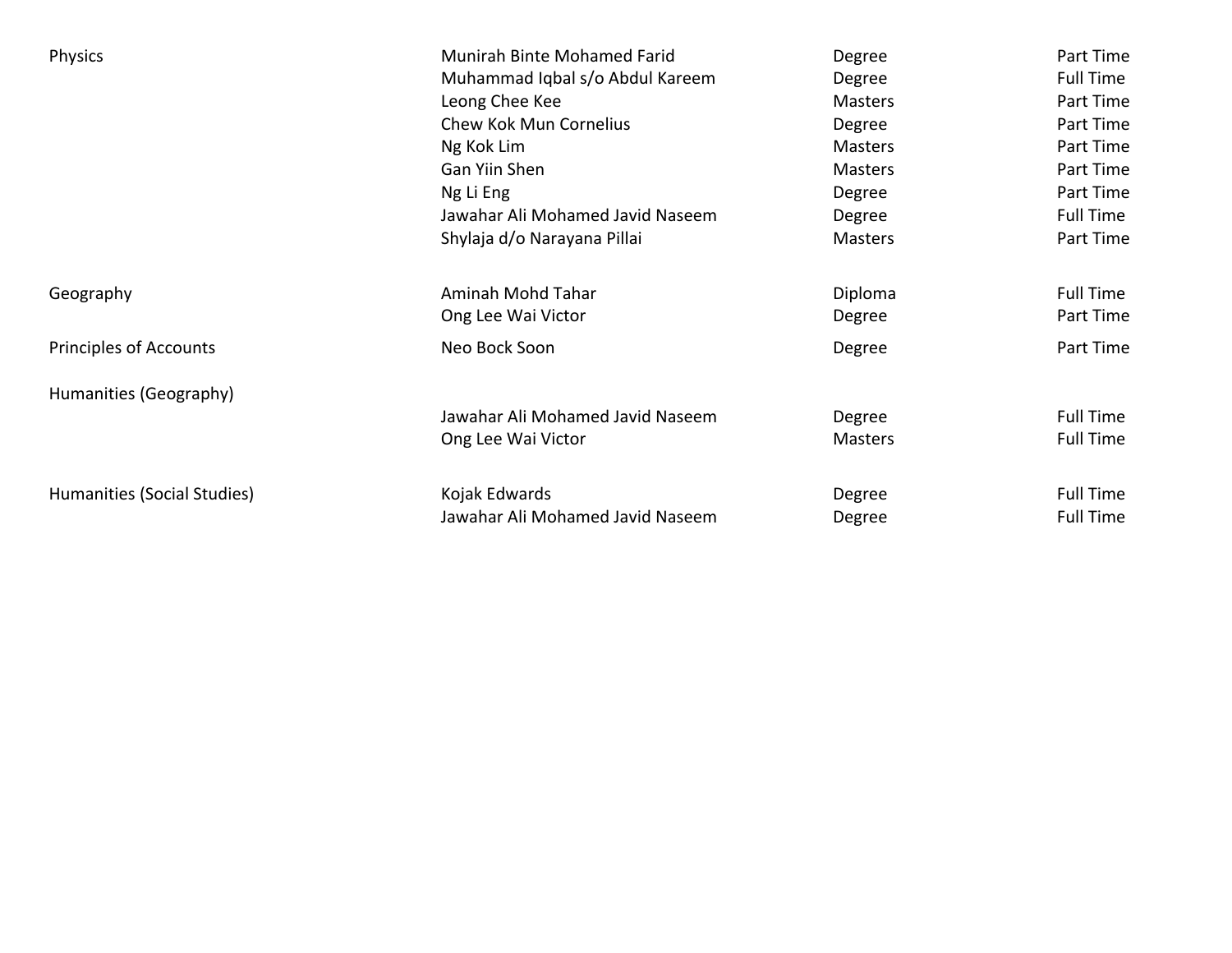|                               | $\sum_{i=1}^{n}$                    |                              |                   |
|-------------------------------|-------------------------------------|------------------------------|-------------------|
| <b>UNIT TITLE</b>             | <b>LECTURER registered with CPE</b> | <b>HIGHEST QUALIFICATION</b> | <b>DEPLOYMEN1</b> |
| <b>Additional Mathematics</b> | Muhammad Iqbal s/o Abdul Kareem     | Degree                       | <b>Full Time</b>  |
|                               | Munirah Bte Mohamed Farid           | Degree                       | Part Time         |
|                               | Wong Soh Mue May                    | Degree                       | Part Time         |
|                               | Leong Chee Kee                      | <b>Masters</b>               | Part Time         |
|                               | Ng Kok Lim                          | <b>Masters</b>               | Part Time         |
|                               | Ng Li Eng                           | Degree                       | Part Time         |
|                               | Gan Yiin Shen                       | Masters                      | Part Time         |
| Mathematics                   | Kwa Chiew Hui                       | Degree                       | <b>Full Time</b>  |
|                               | Muhammad Iqbal s/o Abdul Kareem     | Degree                       | <b>Full Time</b>  |
|                               | Munirah Bte Mohamed Farid           | Degree                       | Part Time         |
|                               | Ong Lee Wai Victor                  | Masters                      | <b>Full Time</b>  |
|                               | Wong Soh Mue May                    | Degree                       | Part Time         |
|                               | Leong Chee Kee                      | Masters                      | Part Time         |
|                               | Ng Kok Lim                          | Masters                      | Part Time         |
|                               | Gan Yiin Shen                       | Masters                      | Part Time         |
|                               | Ng Li Eng                           | Degree                       | Part Time         |
|                               | Shylaja d/o Narayana Pillai         | Masters                      | Part Time         |
| English Language              | <b>Kwa Chiew Hui</b>                | Degree                       | <b>Full Time</b>  |
|                               | Muhamad Ibrahim Bin Abdul Kadir     | Degree                       | <b>Full Time</b>  |
|                               | Ong Lee Wai Victor                  | <b>Masters</b>               | <b>Full Time</b>  |
|                               | Kojak Edwards                       | Degree                       | <b>Full Time</b>  |
|                               | Wong Soh Mue May                    | Degree                       | Part Time         |
| Chemistry                     | Munirah Binte Mohamed Farid         | Degree                       | Part Time         |
|                               | Cao Shishu                          | PhD                          | Part Time         |
|                               | Ng Kok Lim                          | Masters                      | Part Time         |
|                               | Jawahar Ali Mohamed Javid Naseem    | Degree                       | <b>Full Time</b>  |
|                               | Shylaja d/o Narayana Pillai         | <b>Masters</b>               | Part Time         |
|                               |                                     |                              |                   |

#### PREPARATORY COURSE FOR SINGAPORE-CAMBRIDGE GENERAL CERTIFICATE OF EDUCATION (**ORDINARY LEVEL**)(EXTENDED)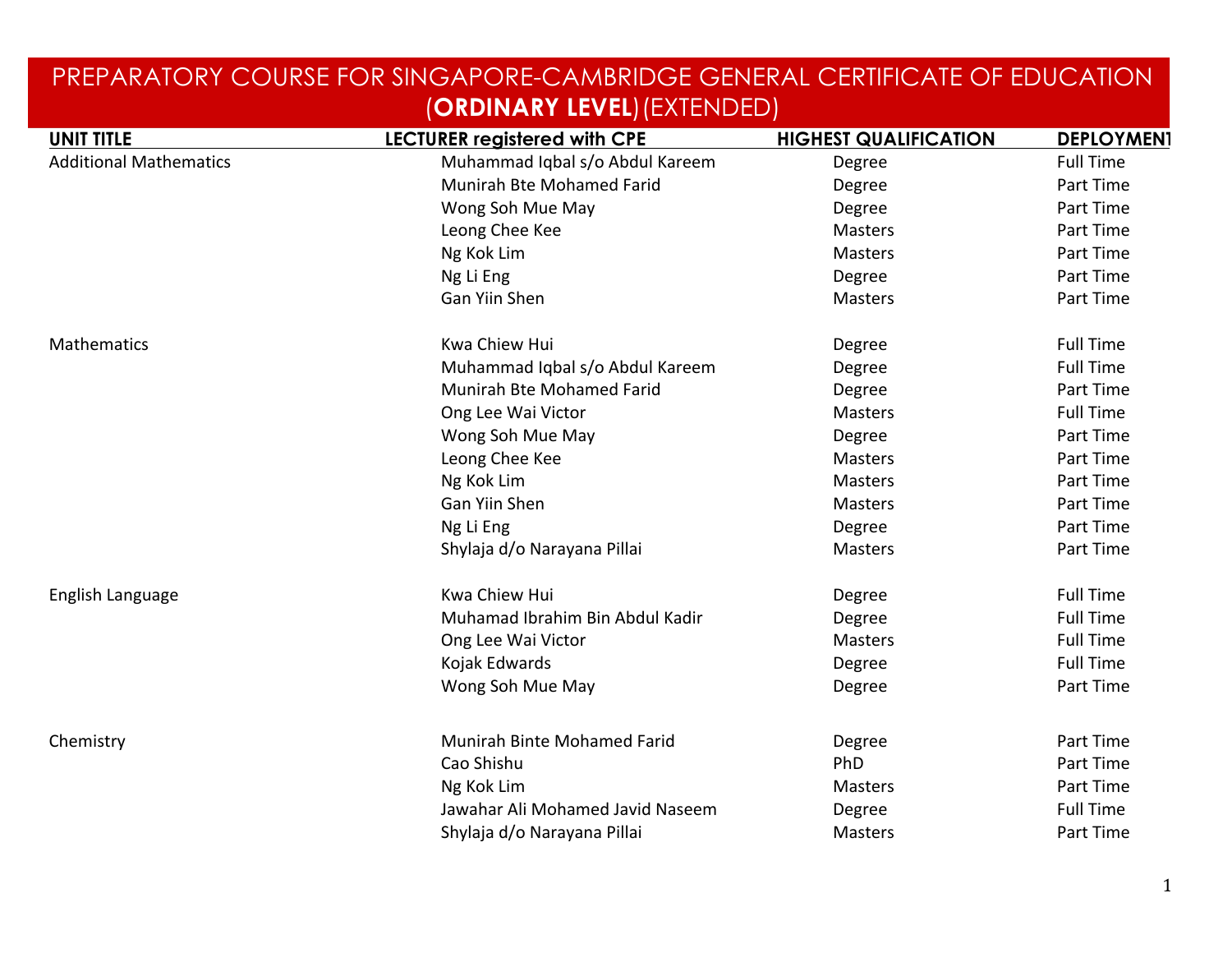| Physics                       | <b>Munirah Binte Mohamed Farid</b> | Degree         | Part Time        |
|-------------------------------|------------------------------------|----------------|------------------|
|                               | Muhammad Iqbal s/o Abdul Kareem    | Degree         | <b>Full Time</b> |
|                               | Chew Kok Mun Cornelius             | Degree         | Part Time        |
|                               | Leong Chee Kee                     | <b>Masters</b> | Part Time        |
|                               | Ng Kok Lim                         | <b>Masters</b> | Part Time        |
|                               | Gan Yiin Shen                      | <b>Masters</b> | Part Time        |
|                               | Ng Li Eng                          | Degree         | Part Time        |
|                               | Shylaja d/o Narayana Pillai        | <b>Masters</b> | Part Time        |
| Geography                     | Jawahar Ali Mohamed Javid Naseem   | Degree         | <b>Full Time</b> |
| <b>Principles of Accounts</b> | Neo Bock Soon                      | Degree         | Part Time        |
| Humanities (Geography)        | Ong Lee Wai Victor                 | <b>Masters</b> | <b>Full Time</b> |
|                               | Jawahar Ali Mohamed Javid Naseem   | Degree         | <b>Full Time</b> |
| Humanities (Social Studies)   | Kojak Edwards                      | Degree         | <b>Full Time</b> |
|                               | Jawahar Ali Mohamed Javid Naseem   | Degree         | <b>Full Time</b> |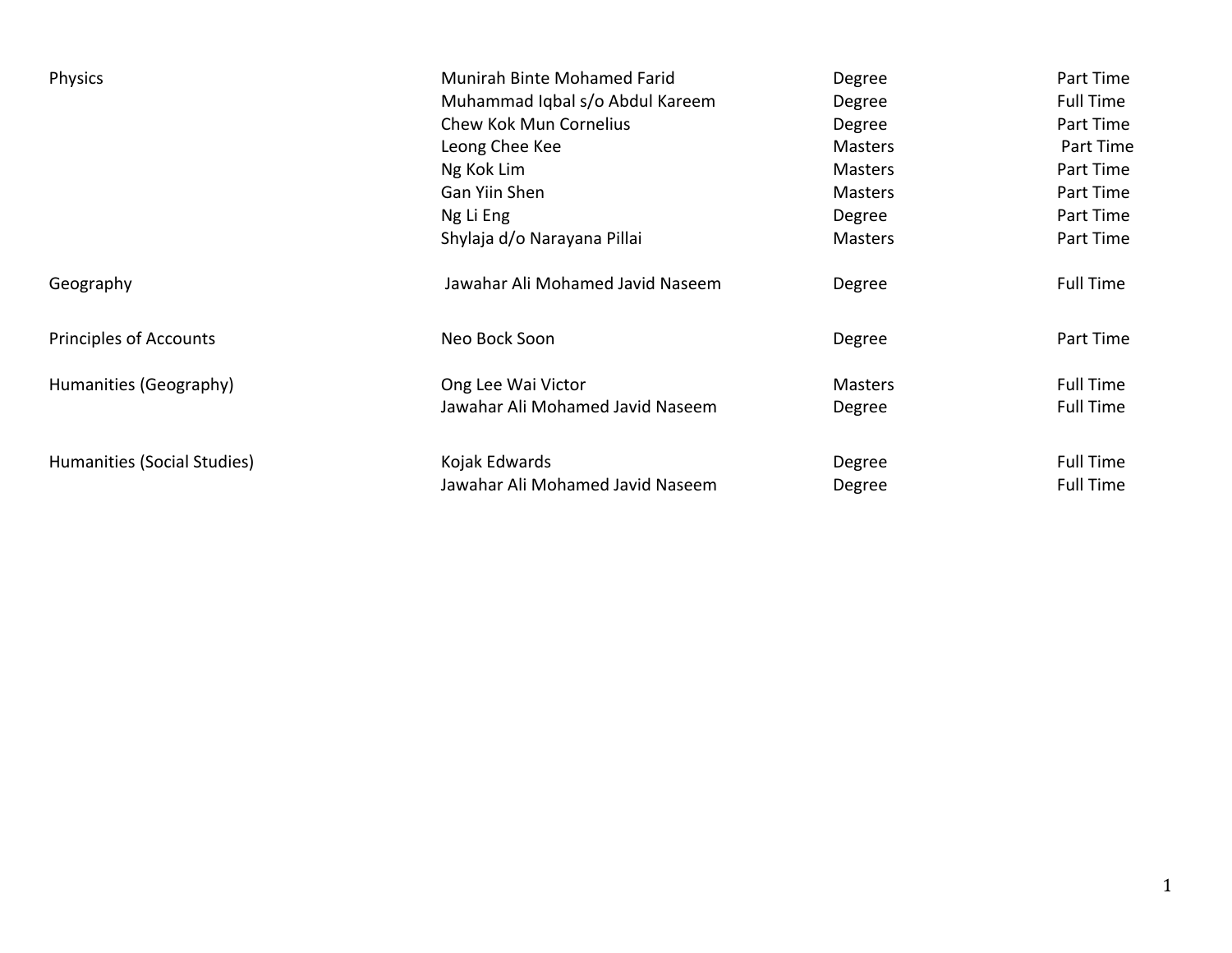### PREPARATORY COURSE FOR SINGAPORE-CAMBRIDGE GENERAL CERTIFICATE OF EDUCATION (**ADVANCED LEVEL**)

| <b>UNIT TITLE</b>               | <b>LECTURER registered with CPE</b> | <b>HIGHEST QUALIFICATION</b> | <b>DEPLOYMENT</b> |
|---------------------------------|-------------------------------------|------------------------------|-------------------|
| Mathematics                     | Muhammad Iqbal s/o Abdul Kareem     | Degree                       | <b>Full Time</b>  |
|                                 | Yeo Keh Hiang                       | Ph.D                         | Part Time         |
|                                 | Ng Li Eng                           | Degree                       | Part Time         |
| Physics                         | Shylaja d/o Narayana Pillai         | <b>Masters</b>               | Part Time         |
|                                 | Chew Kok Mun Cornelius              | Degree                       | Part Time         |
|                                 | Ng Kok Lim                          | <b>Masters</b>               | Part Time         |
| Chemistry                       | Cao Shishu                          | PhD                          | Part Time         |
|                                 | Jawahar Ali Mohamed Javid Naseem    | Degree                       | <b>Full Time</b>  |
| Economics                       | Muhamad Ibrahim Bin Abdul Kadir     | Degree                       | <b>Full Time</b>  |
|                                 | Ong Tau Shien Colin                 | Degree                       | Part Time         |
| <b>General Paper</b>            | Muhamad Ibrahim Bin Abdul Kadir     | Degree                       | <b>Full Time</b>  |
|                                 | Kojak Edwards                       | Degree                       | <b>Full Time</b>  |
|                                 | Ong Tau Shien Colin                 | Degree                       | Part Time         |
| <b>Principles of Accounting</b> | Neo Bock Soon                       | Degree                       | Part Time         |
| <b>Management of Business</b>   | Ong Tau Shien Colin                 | Degree                       | Part Time         |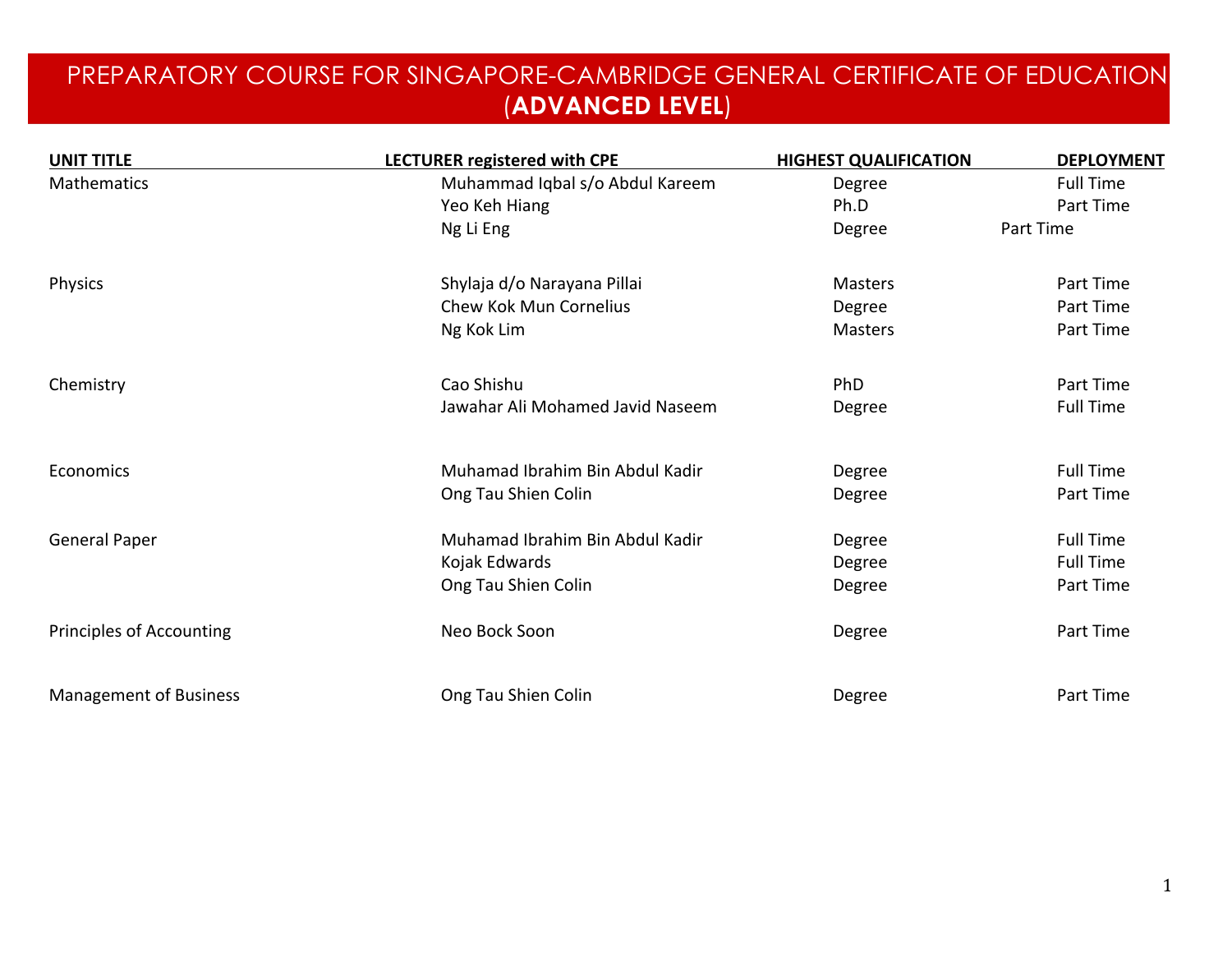### PREPARATORY COURSE FOR SINGAPORE-CAMBRIDGE GENERAL CERTIFICATE OF EDUCATION (**ADVANCED LEVEL**) (24 MONTHS)

| <b>UNIT TITLE</b>               | LECTURER registered with CPE     | <b>HIGHEST QUALIFICATION</b> | <b>DEPLOYMEN1</b> |
|---------------------------------|----------------------------------|------------------------------|-------------------|
| <b>Mathematics</b>              | Yeo Keh Hiang                    | Ph.D                         | Part Time         |
|                                 | Muhammad Iqbal s/o Abdul Kareem  | Degree                       | <b>Full Time</b>  |
|                                 | Ng Li Eng                        | Degree                       | Part Time         |
| Physics                         | Shylaja d/o Narayana Pillai      | <b>Masters</b>               | Part Time         |
|                                 | Chew Kok Mun Cornelius           | Degree                       | Part Time         |
|                                 | Ng Kok Lim                       | <b>Masters</b>               | Part Time         |
| Chemistry                       | Cao Shishu                       | PhD                          | Part Time         |
|                                 | Jawahar Ali Mohamed Javid Naseem | Degree                       | <b>Full Time</b>  |
|                                 |                                  |                              |                   |
| Economics                       | Muhamad Ibrahim Bin Abdul Kadir  | Degree                       | <b>Full Time</b>  |
|                                 | Ong Tau Shien Colin              | Degree                       | Part Time         |
| <b>General Paper</b>            | Muhamad Ibrahim Bin Abdul Kadir  | Degree                       | <b>Full Time</b>  |
|                                 | Kojak Edwards                    | Degree                       | <b>Full Time</b>  |
|                                 | Ong Tau Shien Colin              | Degree                       | Part Time         |
|                                 |                                  |                              |                   |
| <b>Principles of Accounting</b> | Neo Bock Soon                    | Degree                       | Part Time         |
| <b>Management of Business</b>   | Ong Tau Shien Colin              | Degree                       | Part Time         |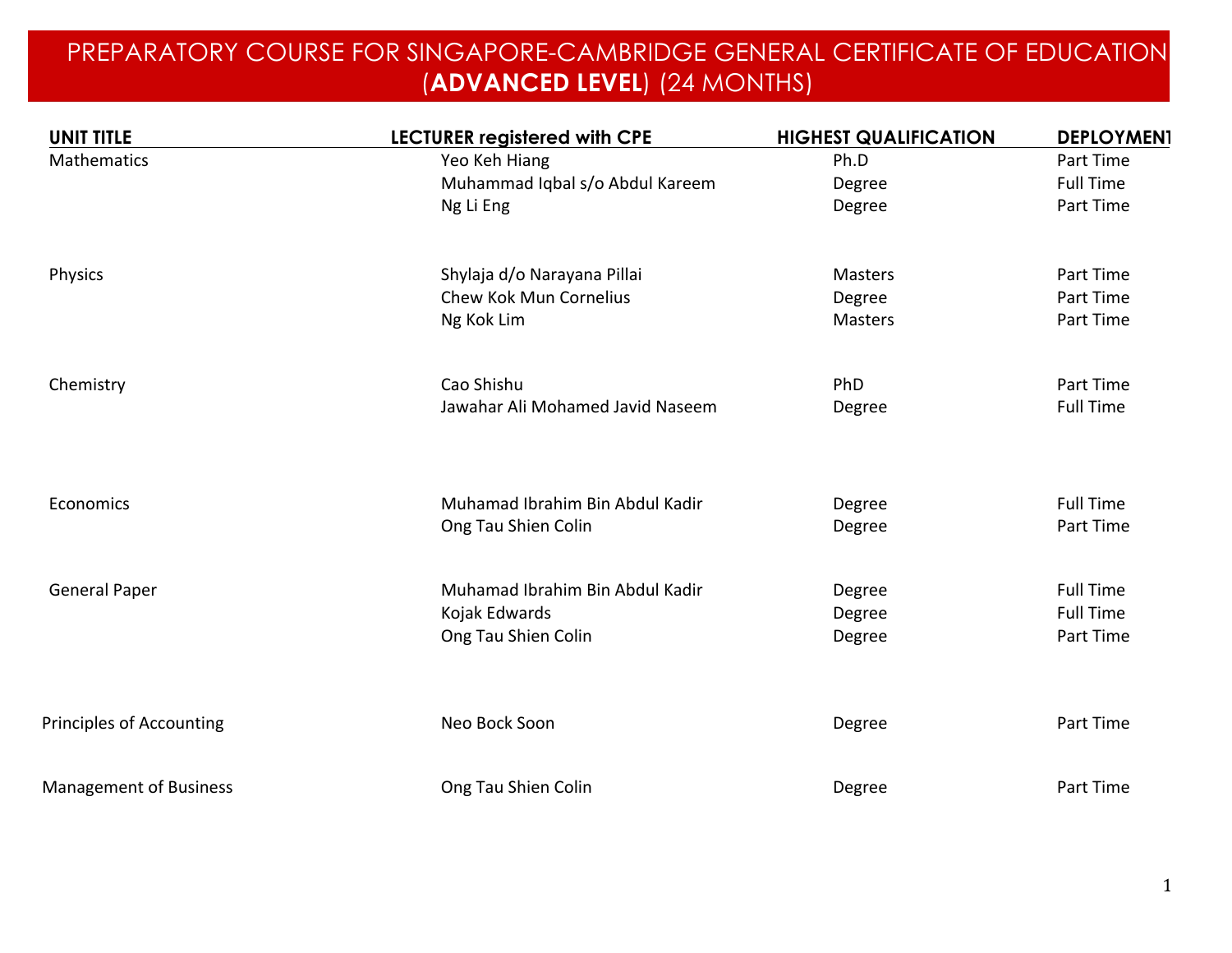# SSTC INSTITUTE **LANGUAGE** COURSES

# **CERTIFICATE IN GENERAL ENGLISH**

| <b>UNIT TITLE</b>   | <b>LECTURER registered with CPE</b> | <b>HIGHEST QUALIFICATION</b> | <b>DEPLOYMEN1</b> |
|---------------------|-------------------------------------|------------------------------|-------------------|
|                     |                                     |                              |                   |
| <b>CGE Module 1</b> | Wong Soh Mue May                    | Degree                       | Part Time         |
|                     | Wong Keng Choon                     | Degree                       | Part Time         |
|                     | Marshall Mei-Lin Anne               | Degree                       | Part Time         |
|                     | Kwa Chiew Hui                       | Degree                       | Part Time         |
|                     | Sally Tan                           | Degree                       | Part Time         |
|                     | Ong Lee Wai Victor                  | <b>Masters</b>               | <b>Full Time</b>  |
|                     | Mohammed Hafez Bin Osman            | Degree                       | Part Time         |
|                     | Kojak Edwards                       | Degree                       | <b>Full Time</b>  |
| <b>CGE Module 2</b> | Wong Soh Mue May                    | Degree                       | Part Time         |
|                     | Wong Keng Choon                     | Degree                       | Part Time         |
|                     | Marshall Mei-Lin Anne               | Degree                       | Part Time         |
|                     | Kwa Chiew Hui                       | Degree                       | Part Time         |
|                     | Sally Tan                           | Degree                       | Part Time         |
|                     | Ong Lee Wai Victor                  | <b>Masters</b>               | <b>Full Time</b>  |
|                     | Mohammed Hafez Bin Osman            | Degree                       | Part Time         |
|                     | Kojak Edwards                       | Degree                       | <b>Full Time</b>  |
| CGE Module 3        | Wong Soh Mue May                    | Degree                       | Part Time         |
|                     | Marshall Mei-Lin Anne               | Degree                       | Part Time         |
|                     | Kwa Chiew Hui                       | Degree                       | Part Time         |
|                     | Sally Tan                           | Degree                       | Part Time         |
|                     | Ong Lee Wai Victor                  | <b>Masters</b>               | <b>Full Time</b>  |
|                     | Mohammed Hafez Bin Osman            | Degree                       | Part Time         |
|                     | Kojak Edwards                       | Degree                       | <b>Full Time</b>  |